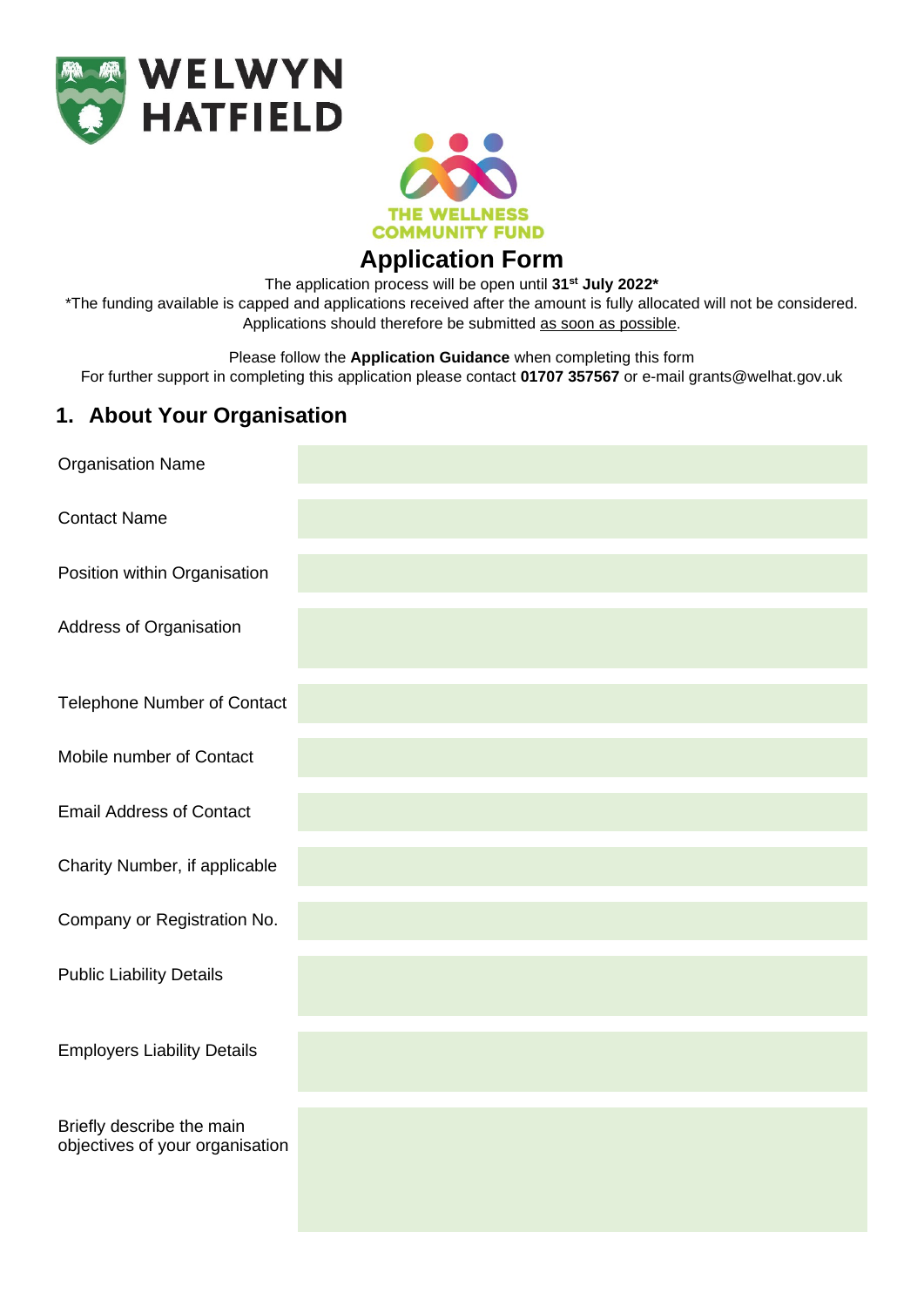

# **2. About Your Project**

Which grant priorities will your project address?

| $\Box$ Improve outreach of public health messages into communities where interaction with health services is<br>lower. |
|------------------------------------------------------------------------------------------------------------------------|
| $\Box$ Raise awareness of the ongoing prevalence of Covid-19 and how we can reduce the spread.                         |
| $\Box$ Tackle misinformation about vaccines and increase trust around vaccine safety.                                  |
| $\Box$ Overcome barriers to accessing health services including language, location and transport.                      |
| $\Box$ Our contractive as a second order to recognize their curs health and unlikely including concepts the sight      |

- $\Box$  Support to encourage residents to manage their own health and wellbeing, including access to the right information and support to stay healthy.
- $\Box$  Other

If other, please describe;

What experience does your organisation have in delivering community outreach of this kind? Please detail your experience of working with the communities you aim to engage, including the location(s) in the Welwyn Hatfield borough.

Please provide an outline of the project you are seeking funding for. What is the overall aim of your project?

Please provide details on how you plan to deliver your project. This should include the types of activities, events, workshops or individual support. How will it be delivered and by whom? (staff and volunteers, etc)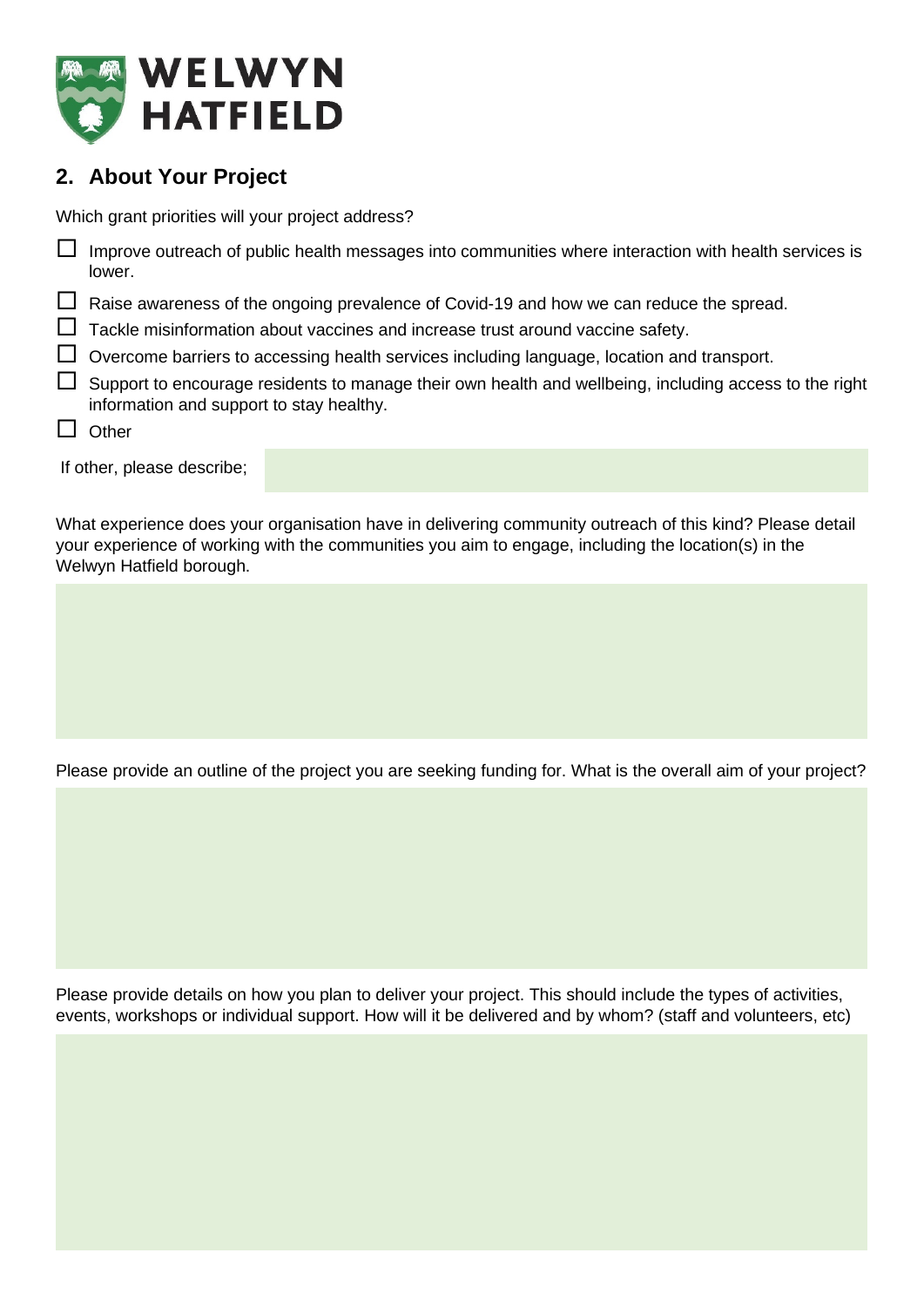

Please tell us how you will promote your project. Do you plan to deliver your project through any local or national events and campaigns?

What are the main risks for the success of the project/service and how will these risks be managed?

On estimation, how many Welwyn Hatfield residents do you think this project will impact?

### **3. Project Funding – maximum grant award is £5,000**

How much funding are you seeking in this application? **£** What is the estimated total cost of the project? **£**

#### **Project Budget**

This can include space hire, volunteer expenses, consumables, equipment and promotional material.

| <b>Project Item</b> | Item Cost (£) | % requested to be covered<br>through WHBC funding |
|---------------------|---------------|---------------------------------------------------|
|                     |               |                                                   |
|                     |               |                                                   |
|                     |               |                                                   |
|                     |               |                                                   |
|                     |               |                                                   |
|                     |               |                                                   |
|                     |               |                                                   |
|                     |               |                                                   |
|                     |               |                                                   |
|                     |               |                                                   |
|                     |               |                                                   |
|                     |               |                                                   |